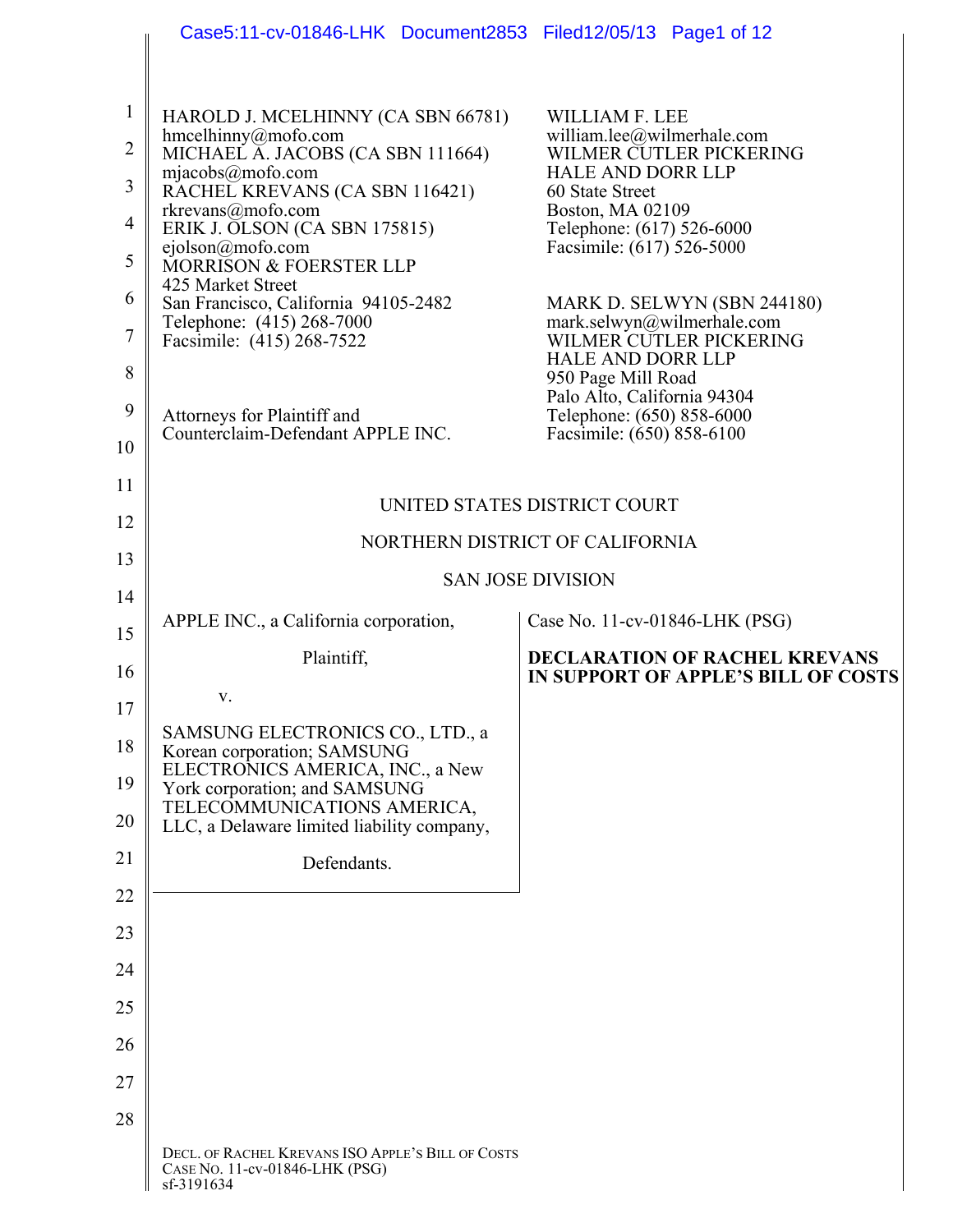1 2

3

4

5

6

I, RACHEL KREVANS, hereby declare as follows:

1. I am a partner with the law firm of Morrison & Foerster LLP, which is counsel of record for Plaintiff and Counterclaim-Defendant Apple Inc. ("Apple") in this case. I am admitted to practice law in the State of California and before this Court. I make this declaration in support of Apple's Bill of Costs. I have knowledge of the matters stated in this declaration, and I could and would testify competently thereto if called to do so.

7 8 9 10 11 12 13 14 2. Two law firms represented Apple in this matter, preparing the case together and taking it to trial. Morrison & Foerster LLP took primary responsibility for Apple's claims against Samsung, and Wilmer Cutler Pickering Hale and Dorr LLP took primary responsibility for defending Apple against Samsung's claims. This declaration only addresses the costs collected together by Morrison & Foerster ("Morrison Costs"), as reflected in Schedules A-1, A-2, B-1, B-2, B-3, B-4, B-5, B-6, and C, and the corresponding exhibits. The costs collected by Wilmer Cutler Pickering Hale and Dorr are supported by the Declaration of Mark D. Selwyn in Support of Apple's Bill of Costs.

15

16 17 18 19 20 21 22 23 3. On August 24, 2012, the Court entered Judgment in this matter. (ECF No. 1933.) As reflected in the Judgment and the jury verdict (ECF No. 1931), Apple prevailed on a substantial part of the litigation. Defendants did not prevail on their counterclaims. On November 21, 2013, following a retrial of a portion of the previous damages award, a jury again returned a verdict in favor of Apple (ECF No. 2822), and the Court entered judgment based on that verdict (ECF No. 2823). Accordingly, Apple is the prevailing party and is entitled to recover costs pursuant to Fed. R. Civ. P. 54(d), 17 U.S.C. § 505, and Civil Local Rule 54. 4. I have reviewed Apple's Bill of Costs and the schedules and invoices for the Morrison Costs submitted therewith (Schedules A-1, A-2, B-1, B-2, B-3, B-4, B-5, B-6, and C,

24 and the corresponding exhibits). The Morrison Costs included in Apple's Bill of Costs are

25 correctly stated and were necessarily incurred in this action, and the services for which fees have

26 been charged were actually and necessarily performed. Further, the Morrison Costs in Apple's

27 Bill of Costs are fairly attributable to the claims asserted in this litigation and are recoverable by

28 Apple under 28 U.S.C. § 1920, Civil Local Rule 54-3, and relevant case law.

DECL. OF RACHEL KREVANS ISO APPLE'S BILL OF COSTS DECL. OF NACHEL NKEVANS ISO APPLE'S DILL OF COSTS<br>CASE NO. 11-CV-01846-LHK 1 sf-3191634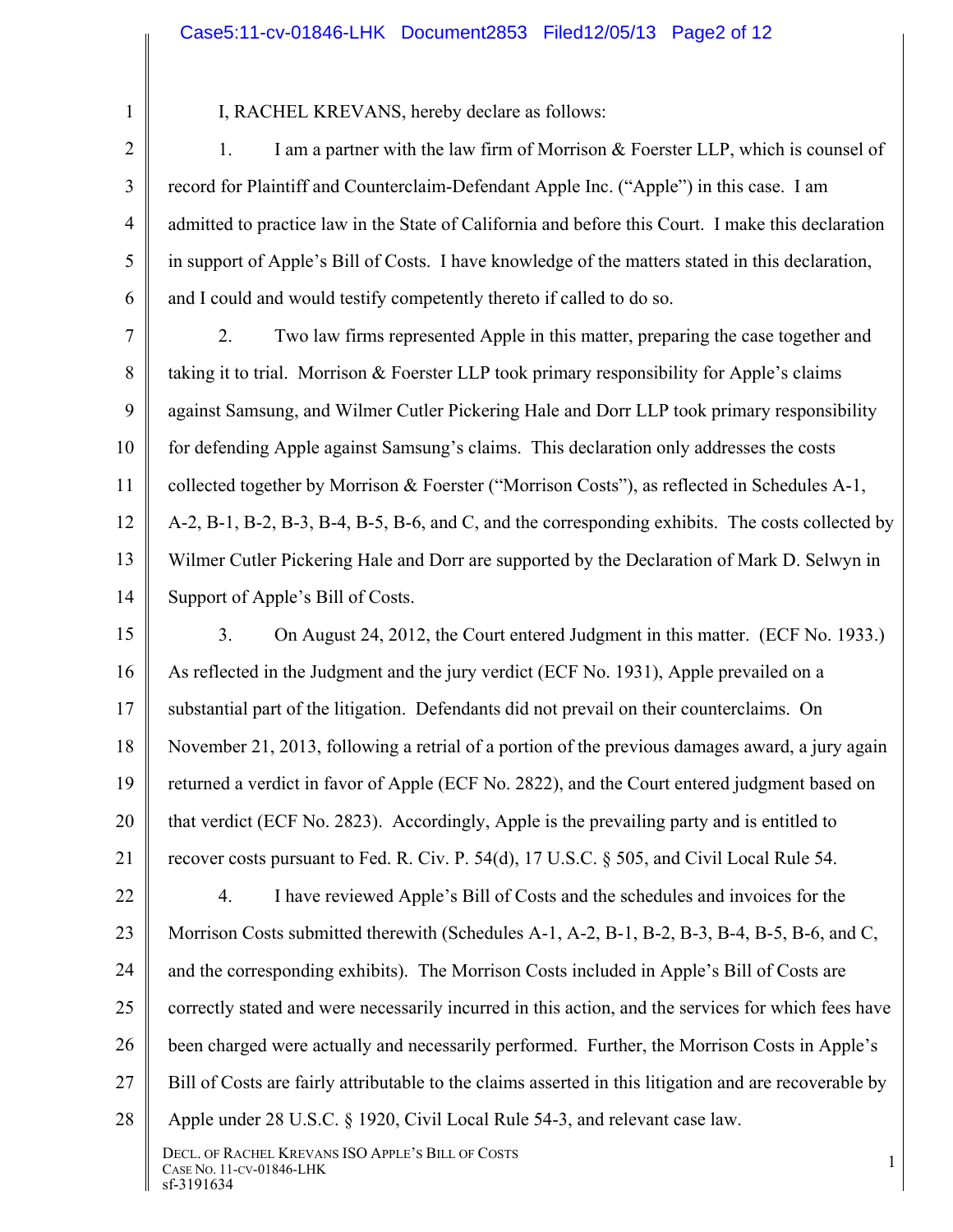|                | Case5:11-cv-01846-LHK Document2853 Filed12/05/13 Page3 of 12                                         |
|----------------|------------------------------------------------------------------------------------------------------|
| 1              | <b>Printed or Electronically Recorded Transcripts</b><br>A.                                          |
| $\overline{2}$ | 5.<br>"Fees for printed or electronically recorded transcripts necessarily obtained for use          |
| 3              | in the case" are taxable pursuant to $28$ U.S.C. $\S$ 1920(2).                                       |
| $\overline{4}$ | Apple seeks costs of deposition, trial, and hearing transcripts in the amount of<br>6.               |
| 5              | \$621,037.59 (Morrison Costs), divided between deposition transcripts (Schedule A-1) and             |
| 6              | hearing and trial transcripts (Schedule A-2).                                                        |
| 7              | 1.<br><b>Deposition Transcripts (Schedule A-1)</b>                                                   |
| 8              | Apple seeks costs of deposition transcripts in the amount of \$550,387.96<br>7.                      |
| 9              | (Morrison Costs). (See Schedule A-1.)                                                                |
| 10             | Under 28 U.S.C. § 1920(2) and Civil Local Rule 54-3, costs for deposition<br>8.                      |
| 11             | transcripts and videotapes are recoverable. Civil Local Rule 54-3(c)(1) allows "[t]he cost of an     |
| 12             | original and one copy of any deposition (including videotaped depositions) taken for any purpose     |
| 13             | in connection with the case." The cost of reproducing exhibits for depositions is also               |
| 14             | recoverable. See Civil Local Rule $54-3(c)(3)$ ("The cost of reproducing exhibits to depositions is  |
| 15             | allowable if the cost of the deposition is allowable.")                                              |
| 16             | Both parties acknowledged at the outset of the case that they would need to take a<br>9.             |
| 17             | significant number of depositions. Apple requested 150 hours of total deposition time for each       |
| 18             | side in Apple's affirmative case against Samsung and 325 hours of total deposition time for each     |
| 19             | side in Samsung's affirmative case against Apple. (ECF No. 157 at 10.) Samsung's proposal            |
| 20             | was similar, requesting 450 hours for each side for the entire case. ( <i>Id.</i> at 11.) The Court  |
| 21             | granted each side 250 hours of deposition time. (ECF No. 187 at 1.) For Apple's affirmative          |
| 22             | infringement case, Apple took the deposition of 98 Samsung witnesses and 10 third-party              |
| 23             | witnesses. In addition, Apple took the deposition of 16 Samsung experts, and Samsung took the        |
| 24             | deposition of 18 Apple experts.                                                                      |
| 25             | Pursuant to Civil Local Rule 54-3(c), Apple has included in its Bill of Costs for<br>10.             |
| 26             | each deposition only the costs related to one electronic written transcript, including exhibits, and |
| 27             | one expedited copy of the written transcript. Apple has also included the costs related to the       |
| 28             | videotape of the deposition. This Court regularly permits taxation of costs for both video and a     |
|                | DECL. OF RACHEL KREVANS ISO APPLE'S BILL OF COSTS<br>2<br>CASE NO. 11-CV-01846-LHK<br>sf-3191634     |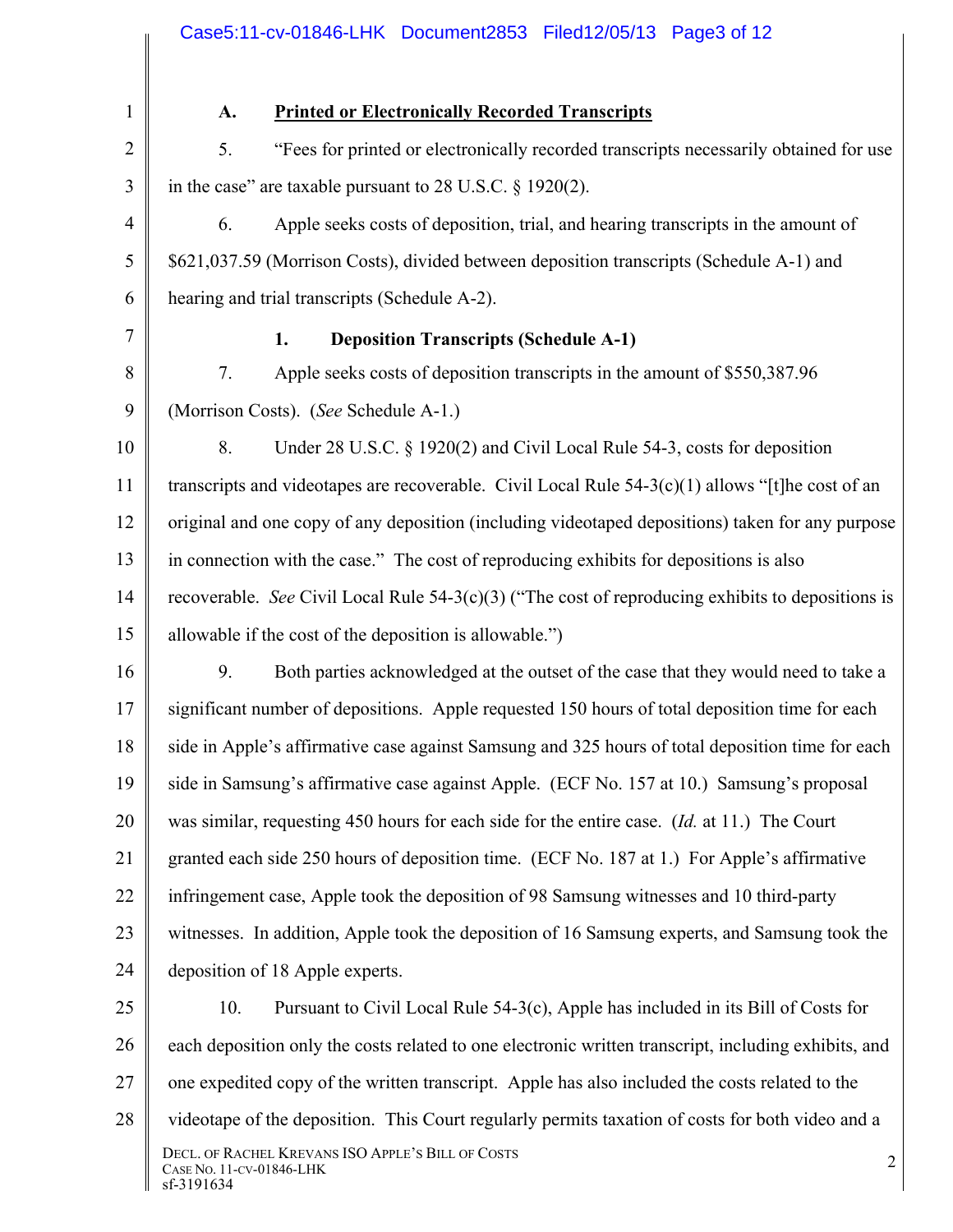1 2 3 4 5 6 7 8 9 10 11 12 13 14 15 16 17 18 19 20 21 22 23 24 25 26 27 28 stenographic transcript. *See MEMC Elec. Materials v. Mitsubishi Materials*, No. C-01-4925 SBA (JCS), 2004 U.S. Dist. LEXIS 29359, at \*10 (N.D. Cal. Oct. 22, 2004) ("The Court concludes . . . that a sensible reading of the rule covers the cost of videotaping *and* the cost incurred by the court reporter associated with obtaining a stenographic transcription of a deposition, as well as the cost of one copy of the videotape and of the written transcript"); *eBay Inc. v. Kelora Sys., LLC*, Nos. C 10-4947 CW (LB), C 11-1398 CW (LB), C 11-1548 CW (LB), 2013 U.S. Dist. LEXIS 49835, at \*32-33 (N.D. Cal. Apr. 5, 2013) (granting costs for video depositions as "commonplace"); *Kalitta Air, LLC v. Cent. Tex. Airborne Sys.*, No. C 96-2494 CW, 2012 U.S. Dist. LEXIS 172679, at\*15-16 (N.D. Cal. Dec. 5, 2012) (taxing costs for both stenographic transcript and videotape as appropriate expenses). The Federal Circuit, in applying this district's local rules, has also found that taxing costs both for a stenographic transcript and a video deposition is a "commonplace practice." *In re Ricoh Co. Patent Litig.*, 661 F.3d 1361, 1370 (Fed. Cir. 2011). This Court also taxes shipping and handling costs. *See Petroliam Nasional Berhad v. GoDaddy.com, Inc.*, No. C 09-5939 PJH, 2012 U.S. Dist. LEXIS 64555, at \*6 (N.D. Cal. May 8, 2012) ("[T]he court finds that the charge for 'shipping and handling' can reasonably be viewed as part of 'the cost of an original and one copy of any deposition.'"); *In re Ricoh Co.*, No. C 03-02289 JW, 2010 U.S. Dist. LEXIS 144033, at \*17 (N.D. Cal. Sept. 29, 2010) (holding "shipping costs for deposition transcripts are taxable"). 11. A spreadsheet itemizing the recoverable Morrison Costs that Apple incurred in taking depositions is attached as Schedule A-1 to the Bill of Costs. For example, for the deposition of Richard Lutton, Apple requests the costs of the written transcript (\$1,225.00), the exhibits (\$735.00), the expedited copy of the written transcript (\$1207.50), and shipping and handling (\$70.00) – totaling \$3,237.50. In addition, Apple requests the costs of the videotape (\$475.00) and associated shipping and handling (\$40) – totaling \$515.00. 12. True and correct copies of invoices supporting the Morrison Costs in Schedule A-1 are attached as Exhibit A-1 to the Bill of Costs. Included in Exhibit A-1 are invoices from the following court reporting firms: American Realtime Court Reporters, Cook & Wiley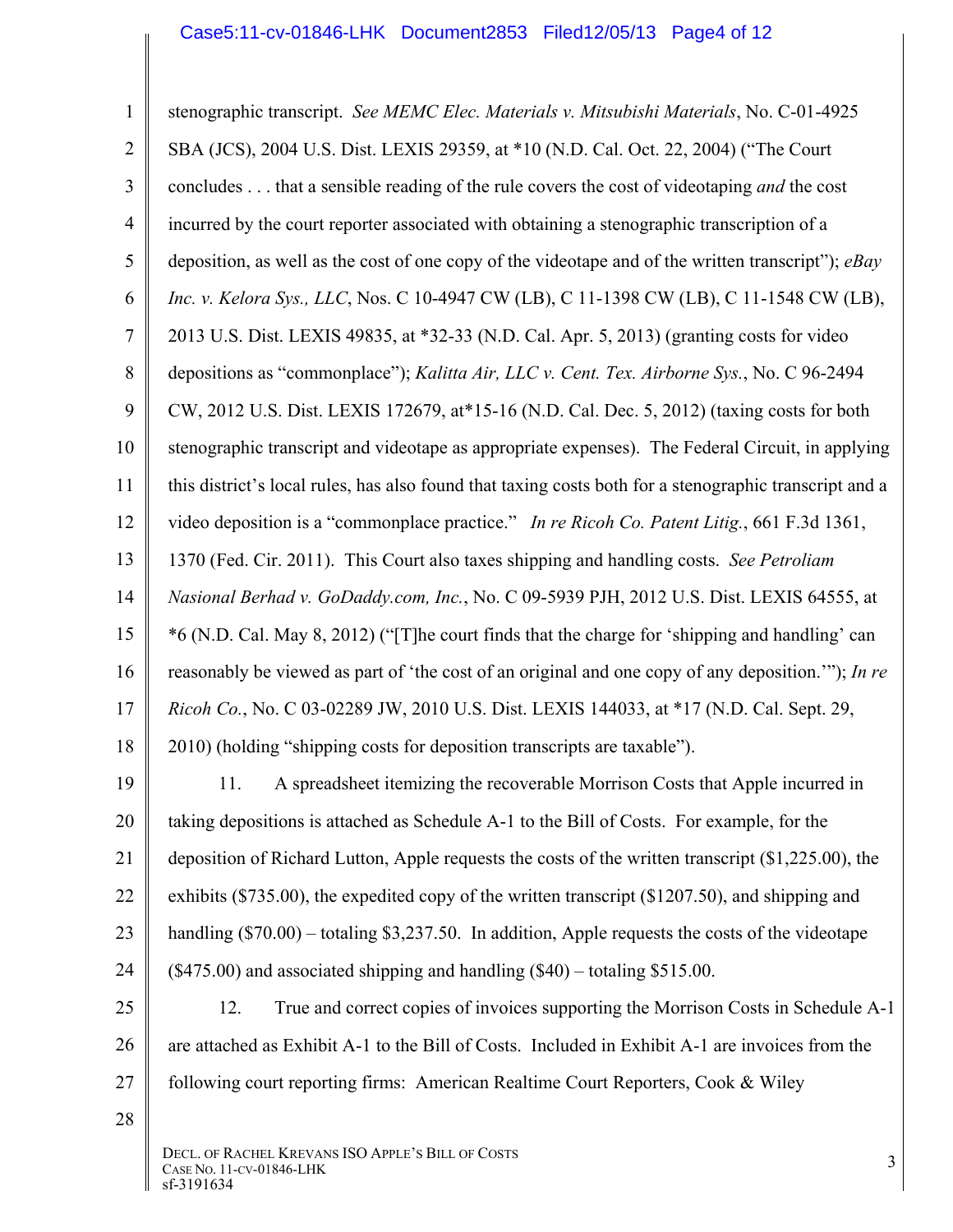| $\mathbf{1}$   | Reporting, Inc., Merill Corp. (dba LegalLink, Inc.), Transperfect Legal Solutions, TSG               |
|----------------|------------------------------------------------------------------------------------------------------|
| $\overline{2}$ | Reporting, Inc., Veritext Corp., Video Works, and VideoWorks of Virginia, Inc.                       |
| 3              | 2.<br><b>Hearing and Trial Transcripts (Schedule A-2)</b>                                            |
| $\overline{4}$ | Pursuant to 28 U.S.C. § 1920(2) and Civil Local Rule 54-3, Apple seeks costs of<br>13.               |
| 5              | hearing and trial transcripts in the amount of \$70,649.63 (Morrison Costs). (See Schedule A-2.)     |
| 6              | Case law supports such recovery. See Affymetrix, Inc. v. Multilyte Ltd., No. C 03-03779 WHA,         |
| $\tau$         | 2005 U.S. Dist. LEXIS 41177, *5-6 (N.D. Cal. Aug. 26, 2005), aff'd, No. 05-1460, 2006 U.S.           |
| 8              | App. LEXIS 8312 (Fed. Cir. Mar. 24, 2006) (finding that "[i]t was reasonable for [the prevailing     |
| 9              | party] to incur the expense of transcripts for all court proceedings, given that [the] case was so   |
| 10             | contentiously litigated" and awarding court reporter's fees for "the cost of all hearing transcripts |
| 11             | because they were 'necessarily obtained."").                                                         |
| 12             | A spreadsheet itemizing the recoverable Morrison Costs that Apple incurred for<br>14.                |
| 13             | hearing and trial transcripts is attached as Schedule A-2 to the Bill of Costs.                      |
| 14             | 15.<br>True and correct copies of invoices supporting the Morrison Costs in Schedule A-2             |
| 15             | are attached as Exhibit A-2 to the Bill of Costs.                                                    |
| 16             | <b>B.</b><br><b>Exemplification, Costs of Making Copies, and Related Items</b>                       |
| 17             | "Fees for exemplification and the costs of making copies of any materials where<br>16.               |
| 18             | the copies are necessarily obtained for use in the case" are taxable pursuant to                     |
| 19             | 28 U.S.C. § 1920(4).                                                                                 |
| 20             | Apple seeks costs associated with its production of documents and other evidence<br>17.              |
| 21             | and its preparation of demonstrative evidence in the amount of \$4,503,761.46 (Morrison Costs),      |
| 22             | as broken out into the six subcategories set forth in subsections B-1 to B-6.                        |
| 23             | <b>Costs of Making Copies (Schedule B-1)</b><br>1.                                                   |
| 24             | Apple seeks its costs of reproducing documents for purposes of disclosure and<br>18.                 |
| 25             | other formal discovery processes (e.g., exhibits for depositions) in the amount of $$1,498,038.41$   |
| 26             | (Morrison Costs). (See Schedule B-1.) Civil Local Rule 54-3(d)(2) allows for recovery of "[t]he      |
| 27             | cost of reproducing disclosure or formal discovery documents when used for any purpose in the        |
| 28             | case." See Weco Supply Co. v. Sherwin-Williams Co., No. 1:10-CV-00171 AWI BAM, 2013                  |
|                | DECL. OF RACHEL KREVANS ISO APPLE'S BILL OF COSTS<br>4<br>CASE NO. 11-CV-01846-LHK<br>sf-3191634     |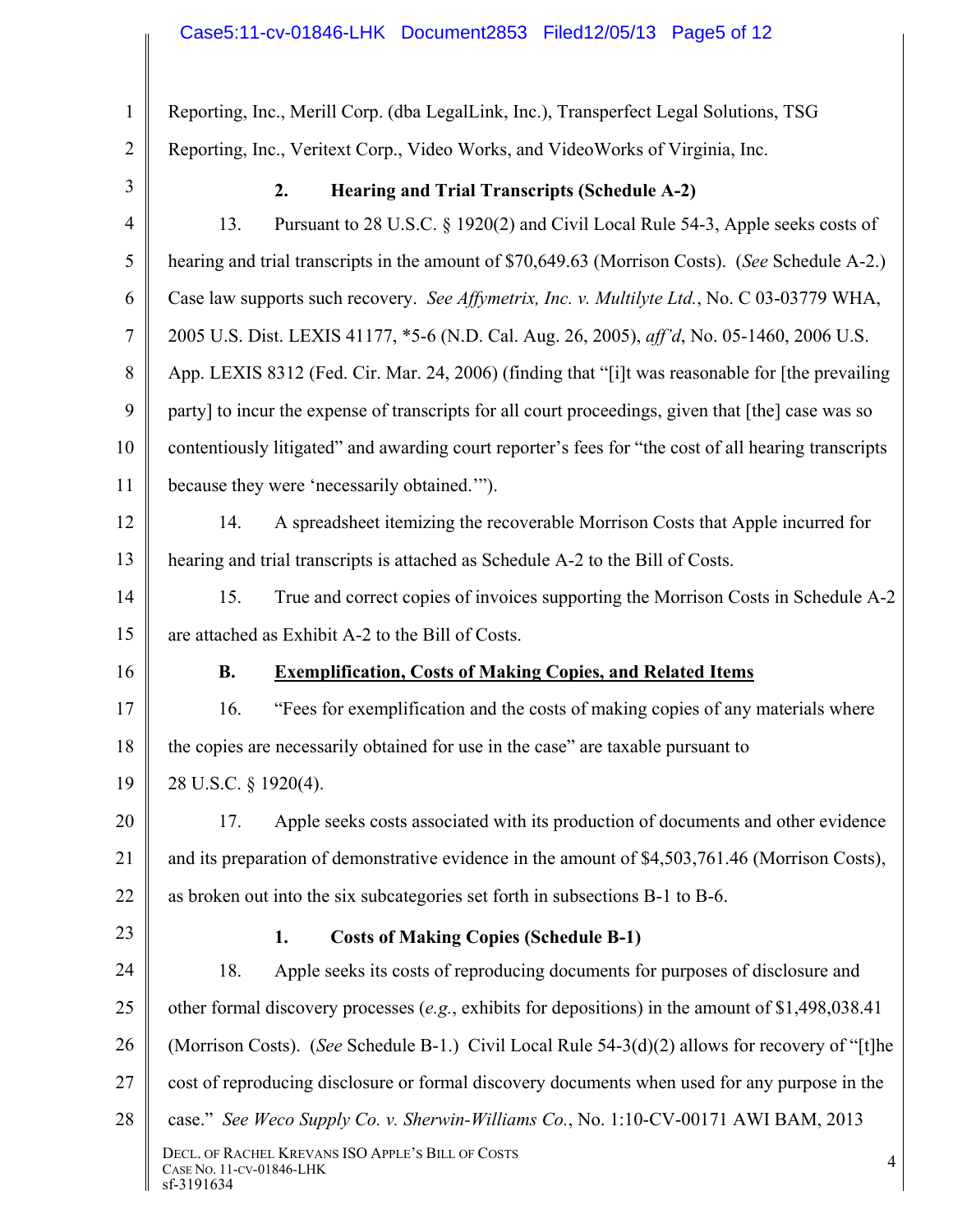1 2 3 4 5 6 7 8 9 10 11 12 13 14 15 16 17 18 19 20 21 22 23 24 25 26 27 28 DECL. OF RACHEL KREVANS ISO APPLE'S BILL OF COSTS DECL. OF NACHEL NKEVANS ISO APPLE'S DILL OF COSTS<br>CASE NO. 11-CV-01846-LHK 5 sf-3191634 U.S. Dist. LEXIS 1572, at \*14-15 (E.D. Cal. Jan. 3, 2013) (allowing recovery of "copying costs for copies made for the convenience, preparation, research, or records of counsel"). 19. A spreadsheet itemizing the recoverable Morrison Costs that Apple incurred in reproducing documents is attached as Schedule B-1 to the Bill of Costs. The costs that Apple is seeking include only the amounts for making copies. Costs of vendor consultation and supplies, as well as the sales tax attributable to those costs, have been excluded. 20. True and correct copies of invoices supporting the Morrison Costs in Schedule B-1 are attached as Exhibit B-1 to the Bill of Costs. Included in Exhibit B-1 are invoices from various copying vendors, including Elite Document Solutions, Warp 9, DSU Discovery, eLitigation Solutions, Document Technologies, Teris.com, Advanced Discovery, Digital Copy, On Press Graphics, Inc., Evolve Discovery, Ricoh, and Transperfect. **2. Devices (Schedule B-2)**  21. Apple seeks the costs it incurred in purchasing devices for evidentiary and demonstrative purposes in the amount of \$123,379.74 (Morrison Costs). (*See* Schedule B-2.) 22. Apple accused approximately thirty Samsung smartphones and tablets of violating Apple's asserted intellectual property rights, including the: Acclaim, Captivate, Continuum, Droid Charge, Exhibit 4G, Epic 4G, Fascinate, Gem, Galaxy Ace, Galaxy Prevail, Galaxy S (i9000), Galaxy S 4G, Gravity, Indulge, Infuse 4G, Intercept, Mesmerize, Nexus S, Nexus S 4G, Replenish, Showcase i500, Showcase Galaxy S, Sidekick, Transform, Vibrant, Galaxy Tab, Galaxy Tab 10.1, and Galaxy S II. (ECF No. 75 ("Amended Compl.") ¶ 92.) The number of accused products is a result of the breadth of infringement and Samsung's business strategy of providing a broad range of models for subsets of the consumer market and for different wireless providers. 23. The costs that Apple is seeking are only for devices used as trial or deposition exhibits, or used for purposes of expert analysis. 24. A spreadsheet itemizing the recoverable Morrison Costs that Apple incurred in purchasing devices is attached as Schedule B-2 to the Bill of Costs. All of the devices reflected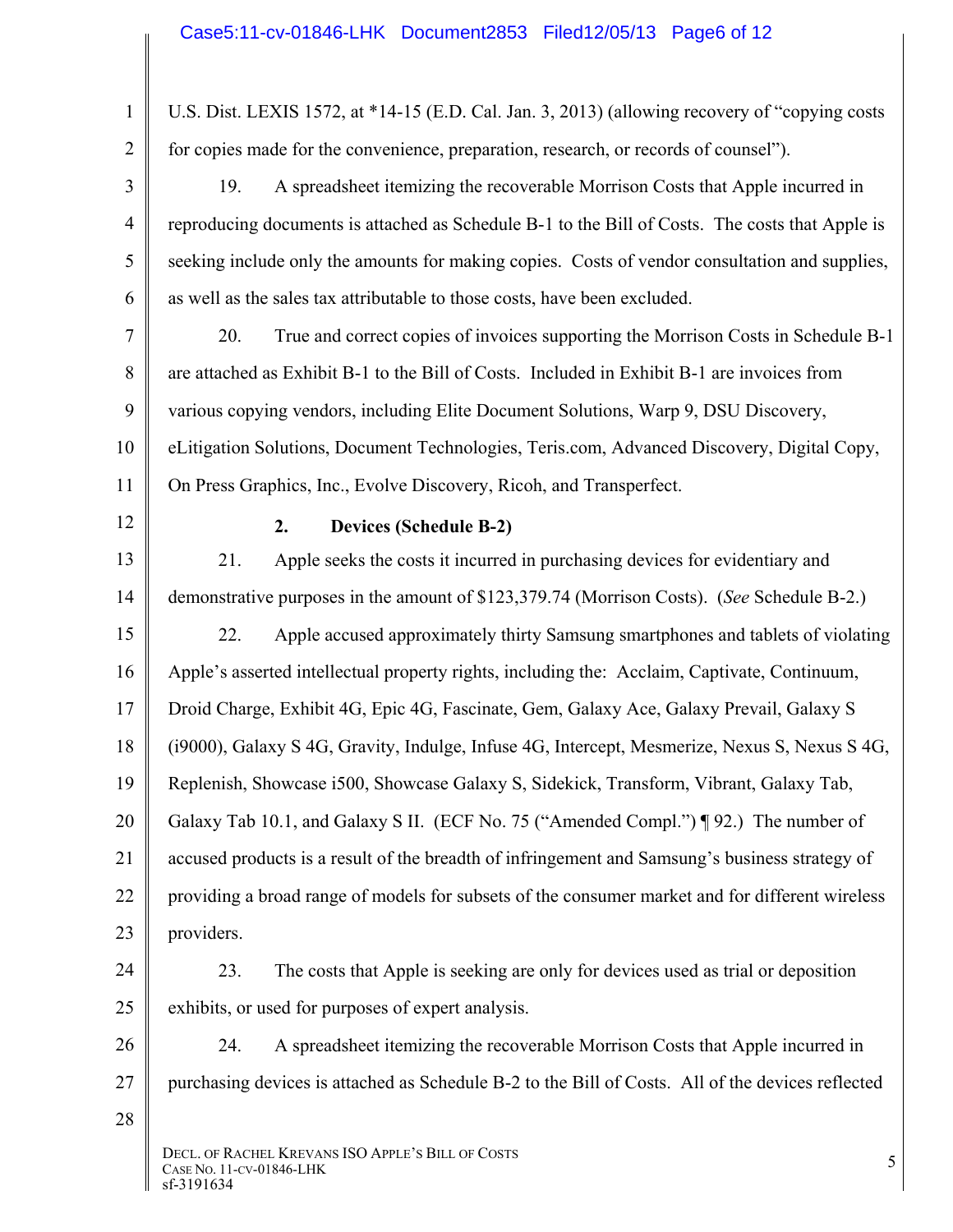1 2 in the spreadsheet were used as trial or deposition exhibits, or used for purposes of expert analysis, as indicated in Column G of the spreadsheet.

3 4 25. True and correct copies of invoices supporting the Morrison Costs in Schedule B-2 are attached as Exhibit B-2 to the Bill of Costs.

5

### **3. Trial Graphics and Demonstratives (Schedule B-3)**

6 7 8 26. Apple seeks costs of preparing trial graphics and demonstratives in the amount of \$1,250,957.94 (Morrison Costs). (*See* Schedule B-3.) These costs are recoverable under 28 U.S.C. § 1920(4) and Civil Local Rule 54-3(d)(5).

9 10 11 12 13 14 15 16 17 18 19 20 21 22 23 27. "Fees for exemplification" under 28 U.S.C. § 1920(4) have been interpreted to include demonstrative evidence. *See, e.g.*, *Maxwell v. Hapag-Lloyd Aktiengesellschaft*, 862 F.2d 767, 770 (9th Cir. 1998) ("In the context of § 1920, 'exemplification and copies of papers' has been interpreted to include all types of demonstrative evidence, including photographs and graphic aids"); *Computer Cache Coherency Corp. v. Intel Corp.*, No. C 05-01766 RMW, 2009 U.S. Dist. LEXIS 122596, at \*5-6 (N.D. Cal. Dec. 18, 2009) (awarding costs associated with graphics presentations for tutorial and Markman hearings as the "presentations were useful and reasonably necessary given the complexity of the issues in this case"); *SEIU v. Rosselli*, No. C 09-00404 WHA, 2010 U.S. Dist. LEXIS 122202, at \*12 (N.D. Cal. Nov. 1, 2010) (rejecting plaintiffs' argument that "the cost of trial exhibits should not be recoverable" and stating that "all types of demonstrative evidence" are included in recoverable costs). 28. The Civil Local Rules also provide that "[t]he cost of preparing charts, diagrams, videotapes and other visual aids to be used as exhibits is allowable if such exhibits are reasonably necessary to assist the jury or the Court in understanding the issues at the trial." Civil Local Rule 54-3(d)(5).

24 25 26 27 28 DECL. OF RACHEL KREVANS ISO APPLE'S BILL OF COSTS DECL. OF NACHEL NKEVANS ISO APPLE'S DILL OF COSTS<br>CASE NO. 11-CV-01846-LHK 6 sf-3191634 29. A spreadsheet itemizing the recoverable Morrison Costs that Apple incurred in preparing trial graphics and demonstratives is attached as Schedule B-3 to the Bill of Costs. Costs related to consultation and meetings, trial technical support, equipment rental, and miscellaneous expenses have been excluded. For example, the first entry in Schedule B-3 relates to an invoice from Fulcrum Legal Graphics, Inc. for the total amount of \$34,044.51. Of this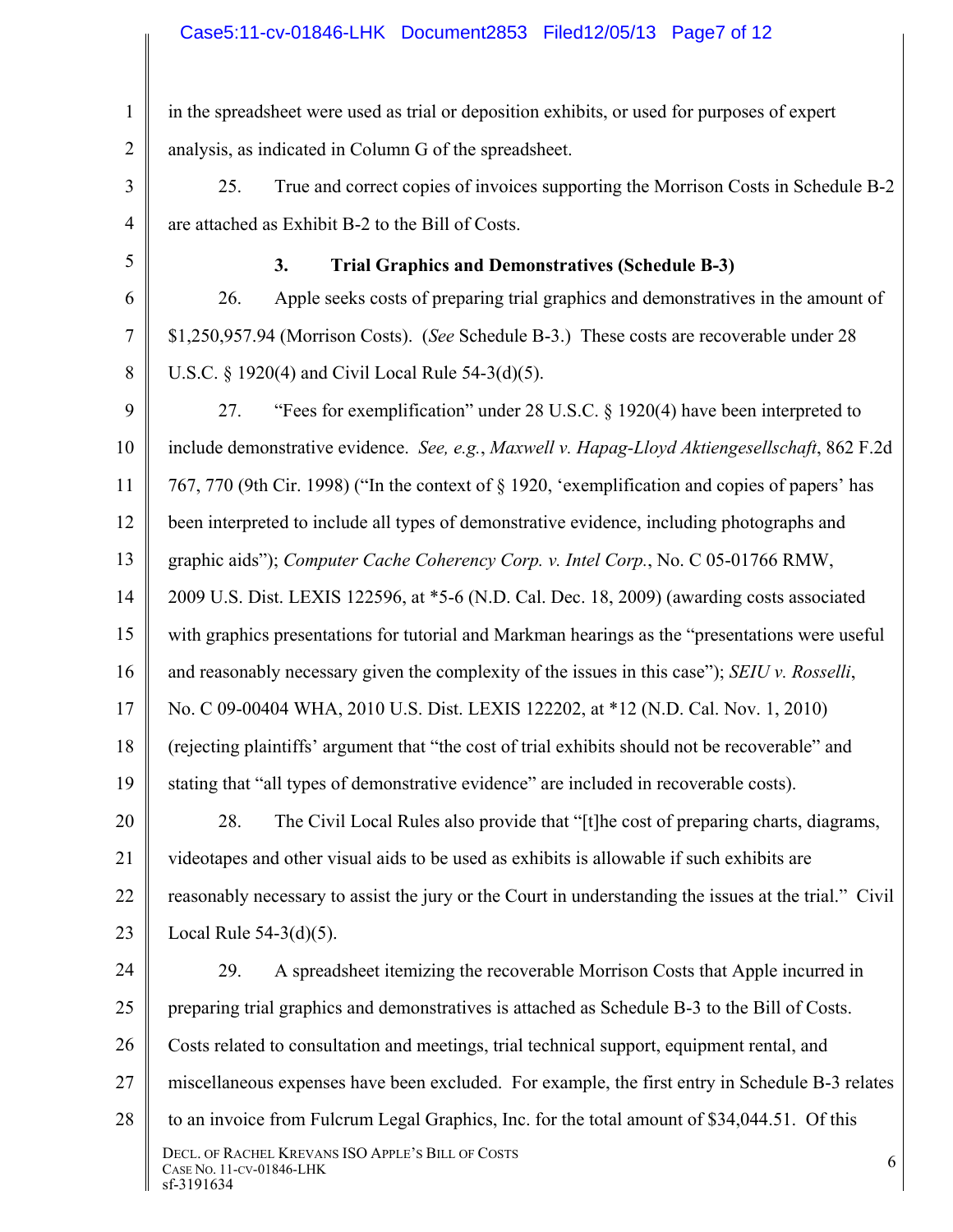# Case5:11-cv-01846-LHK Document2853 Filed12/05/13 Page8 of 12

| $\mathbf{1}$   | amount, charges relating to meetings and communications, equipment rental, and messenger                  |
|----------------|-----------------------------------------------------------------------------------------------------------|
| $\overline{2}$ | delivery – totaling $$3,373.63$ – were excluded. The specific items excluded are crossed out in           |
| 3              | the corresponding itemized invoices included in Exhibit B-3. Thus, in this example, of the                |
| 4              | invoiced total of \$34,044.51, Apple seeks only the \$30,670.88 incurred specifically for                 |
| 5              | preparation of trial graphics.                                                                            |
| 6              | True and correct copies of invoices supporting the Morrison Costs in Schedule B-3<br>30.                  |
| 7              | are attached as Exhibit B-3 to the Bill of Costs. Included in Exhibit B-3 are invoices from the           |
| 8              | following vendors that created the trial graphics and demonstratives: Fulcrum Legal                       |
| 9              | Graphics, Inc., Impact Trial Consulting, and Warp 9, Inc.                                                 |
| 10             | 4.<br><b>Electronic Discovery: File Processing/Uploads</b>                                                |
| 11             | (Schedule B-4)                                                                                            |
| 12             | Pursuant to 28 U.S.C. § 1920, Federal Rule of Civil Procedure 54, and Civil Local<br>31.                  |
| 13             | Rule 54-3, Apple seeks e-discovery costs associated with file processing and uploads in the               |
| 14             | amount of \$1,198,919.56 (Morrison Costs). (See Schedule B-4.)                                            |
| 15             | 32.<br>Case law supports such recovery. See, e.g., In re Ricoh Co., Ltd. Patent Litig.,                   |
| 16             | 661 F.3d at 1365 ("[T] he costs of producing a document electronically can be recoverable under           |
| 17             | section 1920(4)."); eBay Inc., 2013 U.S. Dist. LEXIS 49835, at *25-26 (costs for "scanning                |
| 18             | paper documents, electronic scanning and conversion to PDF, TIFF conversion, OCR, image                   |
| 19             | endorsement/Bates stamping, slip sheet preparation, blowback scanning paper documents, media              |
| 20             | hardware used for production, electronically stamping Bates numbers, slipsheet preparation,               |
| 21             | blowback preparation, and OCR conversion" are recoverable); Parrish v. Manatt, Phelps $\&$                |
| 22             | Phillips, LLP, No. C 10-03200 WHA, 2011 U.S. Dist LEXIS 41021, at *7 (N.D. Cal. Apr. 11,                  |
| 23             | 2011) ("The reproduction costs defendants incurred in collecting, reviewing, and preparing client         |
| 24             | documents for production were necessary expenditures made for the purpose of advancing the                |
| 25             | investigation and discovery phases of the action. As such, they are properly taxable."); <i>Petroliam</i> |
| 26             | <i>Nasional Berhad</i> , 2012 U.S. Dist. LEXIS 64555, at *10-11 (allowing recovery of costs that were     |
| 27             | "necessary to convert computer data into a readable format," because such costs were "an                  |
| 28             | essential component of '[t]he cost of reproducing disclosure or formal discovery documents'               |
|                | DECL. OF RACHEL KREVANS ISO APPLE'S BILL OF COSTS<br>7<br>CASE NO. 11-CV-01846-LHK<br>sf-3191634          |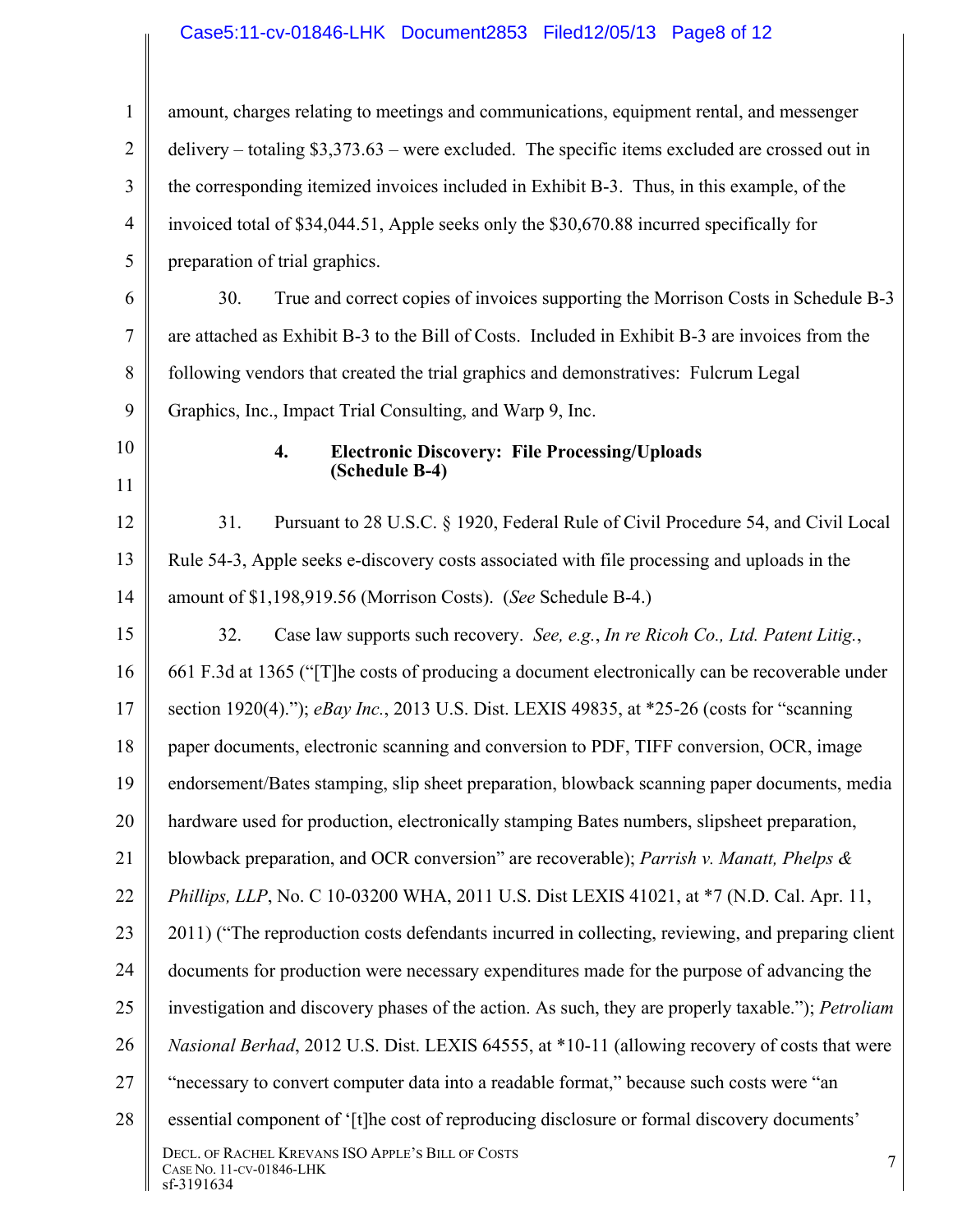#### Case5:11-cv-01846-LHK Document2853 Filed12/05/13 Page9 of 12

1 2 3 4 5 6 7 8 used in the case, as permitted under Civil Local Rule 54–3(d)(2)."); *Alzheimer's Inst. of Am., Inc. v. Elan Corp. PLC*, No. C -10-00482-EDL, 2013 U.S. Dist LEXIS 31952, at \*16-17 (awarding costs in e-discovery for ".TIFF and OCR conversion, Bates stamping, load file and other physical media generation"); *Jardin v. DATAllegro*, No. 08–CV–1462-IEG (WVG), 2011 U.S. Dist. LEXIS 117517, \*15-22 (S.D. Cal. Oct. 12, 2011) (costs for processing and converting to TIFF format are recoverable); *SEIU*, 2010 U.S. Dist. LEXIS 122202, at \*12 (rejecting plaintiffs' argument that "the cost of trial exhibits and electronic discovery production should not be recoverable").

9 10 11 12 13 14 15 16 17 33. During the preliminary injunction phase of the case, Samsung served two sets of requests for production of documents, with 30 individual document requests. Over the course of this litigation, Samsung subsequently served seven additional sets of requests for production of documents, with 553 individual document requests. In response to Samsung's requests, Apple made 305 productions of documents, totaling 338,860 documents and 2,944,467 pages. Many of these documents were paper documents that required processing to be converted to electronic format for upload to Apple's document repository system, which was hosted by Catalyst Repository Systems, Inc., Apple's e-discovery vendor. In addition, Apple incurred processing costs in having paper and electronic documents loaded to the Catalyst document repository.

18 19 20 21 22 23 34. A spreadsheet itemizing the recoverable Morrison Costs that Apple incurred in processing and uploading documents for production and producing documents is attached as Schedule B-4 to the Bill of Costs. Apple seeks only the amounts associated with electronic preparation and duplication, not the intellectual effort involved in the production, such as searching or analyzing the documents. Further, costs associated with hosting the data, software user license fees, and vendor consulting time are not included.

24 25 26 27 35. True and correct copies of invoices supporting the Morrison Costs in Schedule B-4 are attached as Exhibit B-4 to the Bill of Costs. Included in Exhibit B-4 are invoices from the vendors that collected and processed the paper and electronic documents for upload to the Catalyst document repository.

28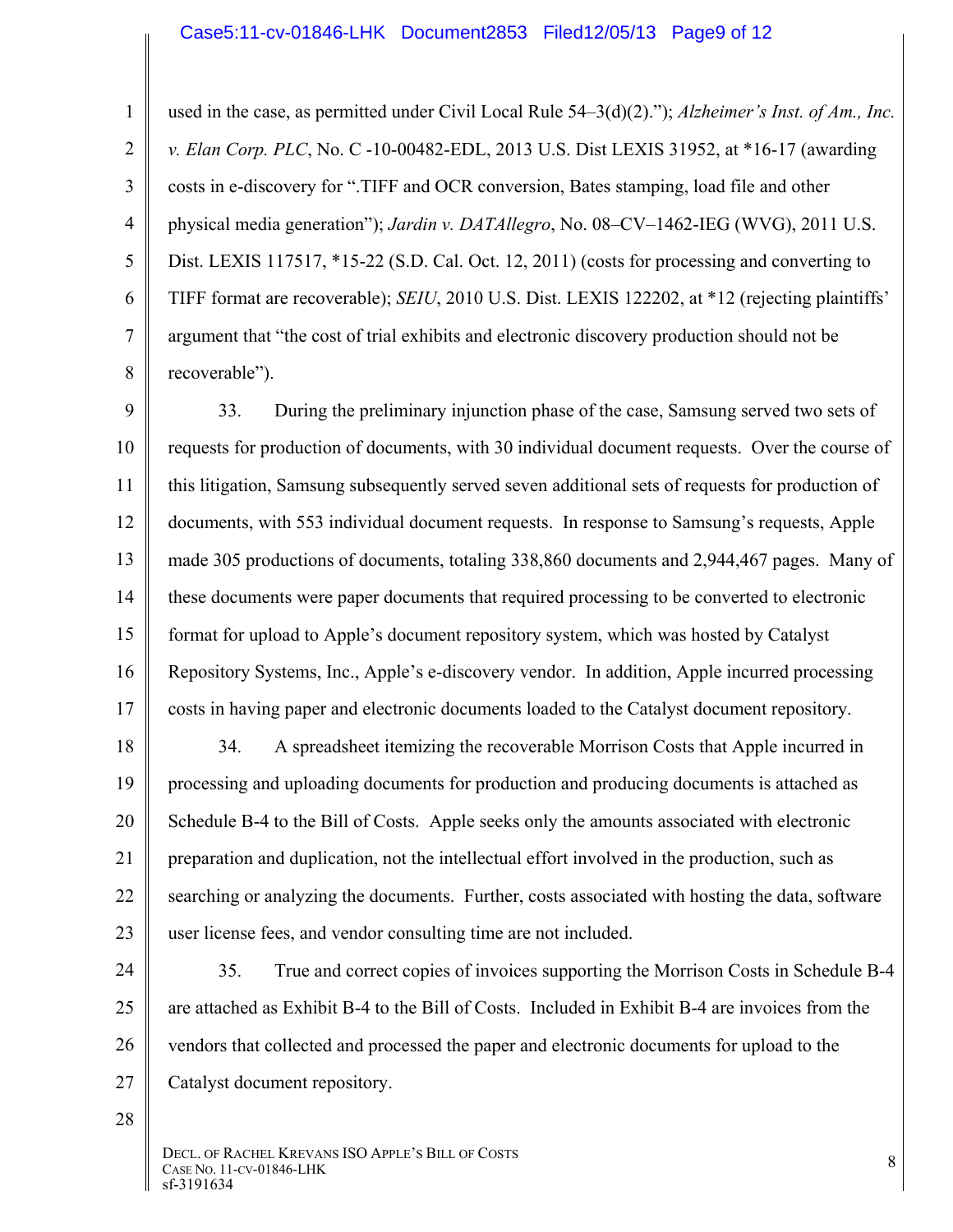2

3

4

5

6

1

### **5. Electronic Discovery: Uploads/Productions (Catalyst) (Schedule B-5)**

36. In addition to the electronic discovery costs discussed in Paragraphs 31 to 35 regarding Schedule B-4, Apple seeks e-discovery costs charged by Catalyst associated with uploads and document productions in the amount of \$332,555.64 (Morrison Costs). (*See* Schedule B-5.)

7 8 9 10 11 12 13 37. As discussed above, many of the documents collected in response to Samsung's document requests were paper documents that required processing to be converted to electronic format for upload to the Catalyst document repository. In addition, Apple incurred processing costs in having paper and electronic documents loaded to the Catalyst document repository. Further, after documents were loaded to the Catalyst document repository and after responsive and non-privileged documents were identified, Apple incurred costs in producing these documents to Samsung.

14 15 16 17 18 19 38. A spreadsheet itemizing the recoverable Morrison Costs that Apple was charged by Catalyst related to uploading documents for production and producing documents is attached as Schedule B-5 to the Bill of Costs. Apple seeks only the amounts associated with electronic preparation, duplication, and production of documents, not the intellectual effort involved in the production, such as searching or analyzing the documents. Further, costs associated with hosting the data, software user license fees, and vendor consulting time are not included.

20 21 22 39. True and correct copies of invoices supporting the Morrison Costs in Schedule B-5 are attached as Exhibit B-5 to the Bill of Costs. Included in Exhibit B-5 are invoices from Catalyst Repository Systems, Inc. for costs associated with uploading and producing documents.

23

### **6. Secure Room (Schedule B-6)**

24 25 40. Apple seeks costs of maintaining a secure room in the amount of \$99,910.17 (Morrison Costs). (*See* Schedule B-6.)

26 27 28 DECL. OF RACHEL KREVANS ISO APPLE'S BILL OF COSTS DECL. OF KACHEL KKEVANS ISO APPLE'S BILL OF COSTS<br>CASE NO. 11-CV-01846-LHK 9 sf-3191634 41. Samsung demanded that Apple make available for inspection various prototypes and source code. Apple made available for Samsung's inspection various design prototypes at a secure facility. Unreleased design prototypes are among the most highly confidential material at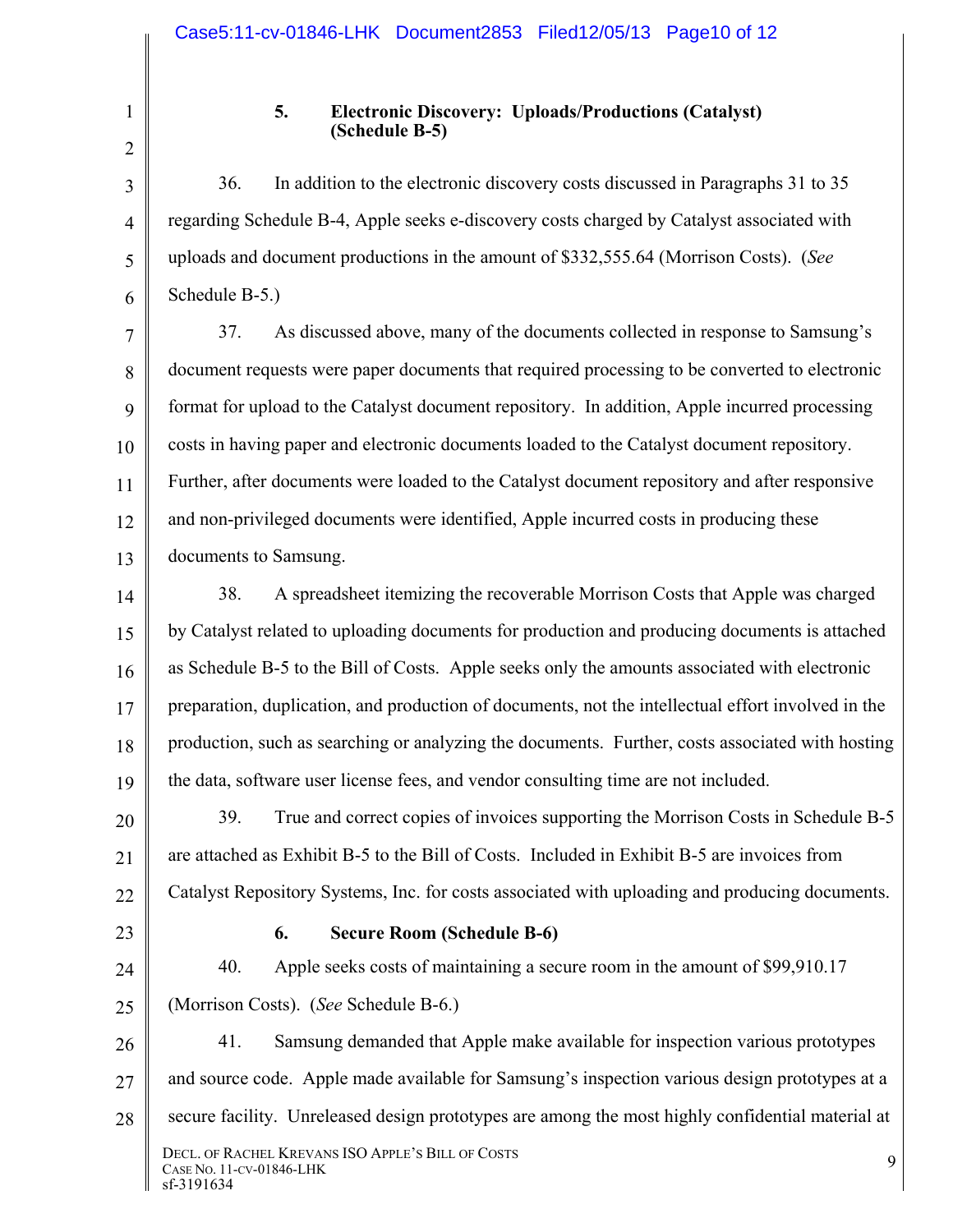# Case5:11-cv-01846-LHK Document2853 Filed12/05/13 Page11 of 12

| 1              | issue in the case. Moreover, many of the design prototypes are one-of-a-kind and cannot be          |
|----------------|-----------------------------------------------------------------------------------------------------|
| $\overline{2}$ | replaced. Accordingly, it was necessary for physical prototypes to be inspected at a secure         |
| 3              | facility. To make prototypes available for Samsung's review upon demand, Apple placed the           |
| 4              | prototypes in a secure room with third-party vendor NCC Group, Inc. NCC was the same vendor         |
| 5              | that the parties previously selected to serve as the Court-ordered escrow provider for Computer-    |
| 6              | Aided Design (CAD) data.                                                                            |
| 7              | 42.<br>A spreadsheet itemizing the recoverable Morrison Costs that Apple incurred in                |
| 8              | maintaining a secure room to make available the prototypes that Samsung requested is attached       |
| 9              | as Schedule B-6 to the Bill of Costs.                                                               |
| 10             | 43.<br>True and correct copies of invoices supporting the Morrison Costs in Schedule B-6            |
| 11             | are attached as Exhibit B-6 to the Bill of Costs. Included in Exhibit B-6 are invoices from NCC,    |
| 12             | the vendor that provided the secure room.                                                           |
| 13             | $\mathbf{C}$ .<br><b>Interpreters at Deposition and Trial (Schedule C)</b>                          |
| 14             | Apple seeks costs for compensation of interpreters at deposition and trial in the<br>44.            |
| 15             | amount of \$160,200.00 (Morrison Costs). (See Schedule C.)                                          |
| 16             | 45.<br>Under 28 U.S.C. § 1920(6), "[c]ompensation of court appointed experts,                       |
| 17             | compensation of interpreters, and salaries, fees, expenses, and costs of special interpretation     |
| 18             | services under section 1828 of this title" are taxable. The Supreme Court has recognized that       |
| 19             | compensation of oral translation may be awarded under 28 U.S.C. § 1920(6), although the cost        |
| 20             | of written document translation is not allowed under the statute. Taniguchi v. Kan Pac. Saipan,     |
| 21             | Ltd., 132 S. Ct. 1997, 2002-07 (2012).                                                              |
| 22             | Most of Samsung's witnesses were Korean nationals and requested that an<br>46.                      |
| 23             | interpreter be provided at deposition and at trial. Apple took the deposition of 98 Samsung         |
| 24             | witnesses in this case, all of whom required an interpreter. In addition, one of Apple's witnesses, |
| 25             | Shin Nishibori, required a Japanese interpreter.                                                    |
| 26             | A spreadsheet itemizing the recoverable Morrison Costs that Apple incurred in<br>47.                |
| 27             | compensating interpreters used at deposition or at trial is attached as Schedule C to the Bill of   |
| 28             | Costs. Only the costs for interpretation services at deposition or at trial have been included.     |
|                | DECL. OF RACHEL KREVANS ISO APPLE'S BILL OF COSTS<br>10<br>CASE NO. 11-CV-01846-LHK<br>sf-3191634   |